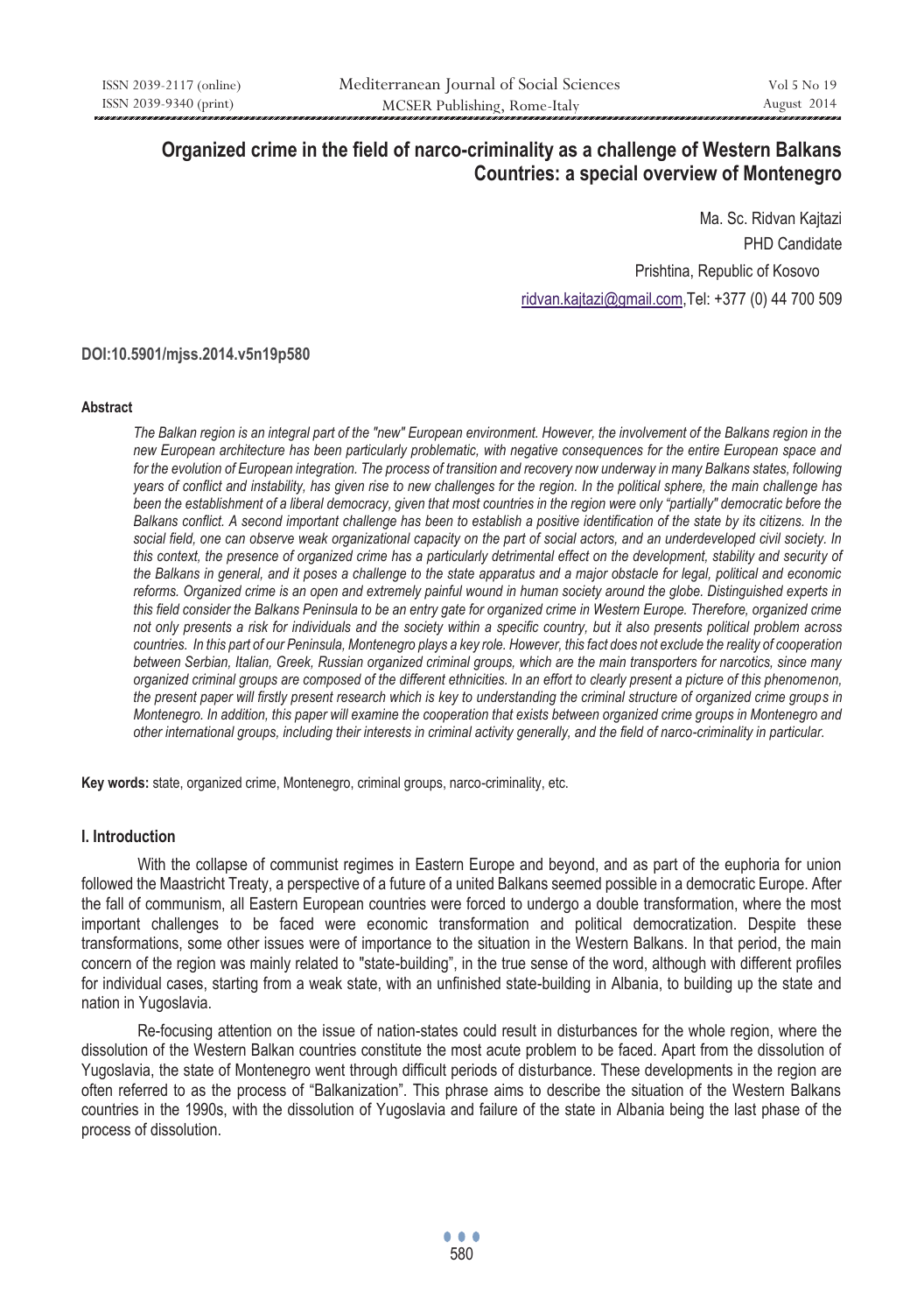## **II. Challenges of the Western Balkan countries**

As noted above, the process of transition and recovery from the Balkans conflict, and related instability, brought new challenges for the region. In the political sphere, the main challenge has been the establishment of a liberal democracy, due to the fact that most countries in the region were "partially" democratic. The second important challenge has been to establish a positive identification with the state by the citizens. In the social field, a weak organizational capacity of social actors and an undeveloped civil society has been notable. Organized crime has a harmful impact on the development, stability and security of the Balkans in general, and it poses a challenge for state mechanisms and a major obstacle for legal, political and economic reforms.

A number of issues are threatening European security overall, particularly transnational organized crime, international terrorism, ethnic and religious conflicts, trafficking of human beings, drugs and weapons; all these issues are thriving in an environment of political uncertainty and economic deterioration. The stability in the Balkans is ruined with criminal networks, and therefore this issue is a major challenge for the European Union. Success is not only important for the interests of European security, but also will serve as a model for elsewhere. The EU Strategy, "A secure Europe in a better world", adopted by the European Council in December 2003, notes that Europe is the main target for organized crime and lists it as one of five "main threats" until European Union. The EU Security Strategy considers that "restoring good governments in the Balkans, encouraging democracy and enabling the authorities to tackle organized crime, is one of the most effective ways to treat organized crime within the EU". The EU has adopted an integrated approach for the region in fighting against organized crime in the Balkans, however, this strategy lacks an effective system of operation and practice, and a targeted approach for each specific form of trafficking. It is an undisputed fact that the largest amount of drugs brought from Central Asia passes through various Balkan states, as transit places to the rest of Europe. The use of these routes for drug trafficking and other smuggling is not only due to the appropriate geostrategic position of these states, but also due to the extremely low level of professional police and customs services of these countries. Thus, easily corruptible state officials, and inadequate legal treatment of these criminal activities, has meant that narco-criminality has become very dangerous and harmful for the society in general and in particular for individuals and our families.

Activities of criminal groups are also becoming more complex. The current trend is for a free network of cooperation between various criminal groups, and above all, inter-ethnic cooperation instead of rivalry. According to reports of the European Police (Europol), Organized Crime (2005 and 2006), "Albanian speaking" organized criminal groups will likely gain the majority control of the illegal drug market that is being developed in some European countries.<sup>8</sup> According to the United Nations Office on Drugs and Crimes, about 70% of the heroin that enters Germany and Switzerland passes through the western Balkans, and is brought by Albanian criminal groups.9 From Albania alone, about 30 tons of cocaine passes yearly in direction to EU by air routes.10 Many authors emphasize the fact that organized crime is also supported by politics. Thus, combating organized crime must be one of the first priorities of the governments of the Balkan countries.

# **III. Legal and Politic transition of Montenegro**

Montenegro is a country in Southeastern Europe; it has a coast on the Adriatic Sea to the south-west, and is bordered by Bosnia and Herzegovina to the northwest, Serbia to the north-east, Croatia to the west, Kosovohttp://en.wikipedia.org/wiki/Montenegro to the east, and Albania to the south-east. According to the Office for Statistics in Montenegro, the total number of people who live in territory of Montenegro in 2011, was 620,029 thousand. The highest percentages of persons are aged between 15-64 years, amounting to 68.1% of the total population. The result of first free elections in Yugoslavia since World War II, held in 1900, set the stage for civil war that broke out in summer and fall 1991.11 After the dissolution of the SFRY in 1992, Montenegro remained part of a smaller Federal Republic of Yugoslavia along with Serbia.

In the countries of Southeast Europe today, which dictate the largest part of the agenda of security in Europe, there are three types of security threats. Rather, they are "broken" through various and numerous coalition compromises, which make them a very distant reflection of the political will of the citizens.<sup>12</sup> In other words, the current structure of government in most countries of Southeast Europe is partly illegitimate. As the governments do not or reflect the attitudes of its citizens, the political elite are therefore forced to fight for survival - and for the survival of those who govern political life - through unhealthy compromise with coalition partners and other influential individuals and groups. In short, the integrity of such political elite is compromised, and they cannot be a reliable source of social stability, or individual security, for citizens. This kind of insecurity threatens an individual citizen in a manner that is in theory known as "Dominion threat".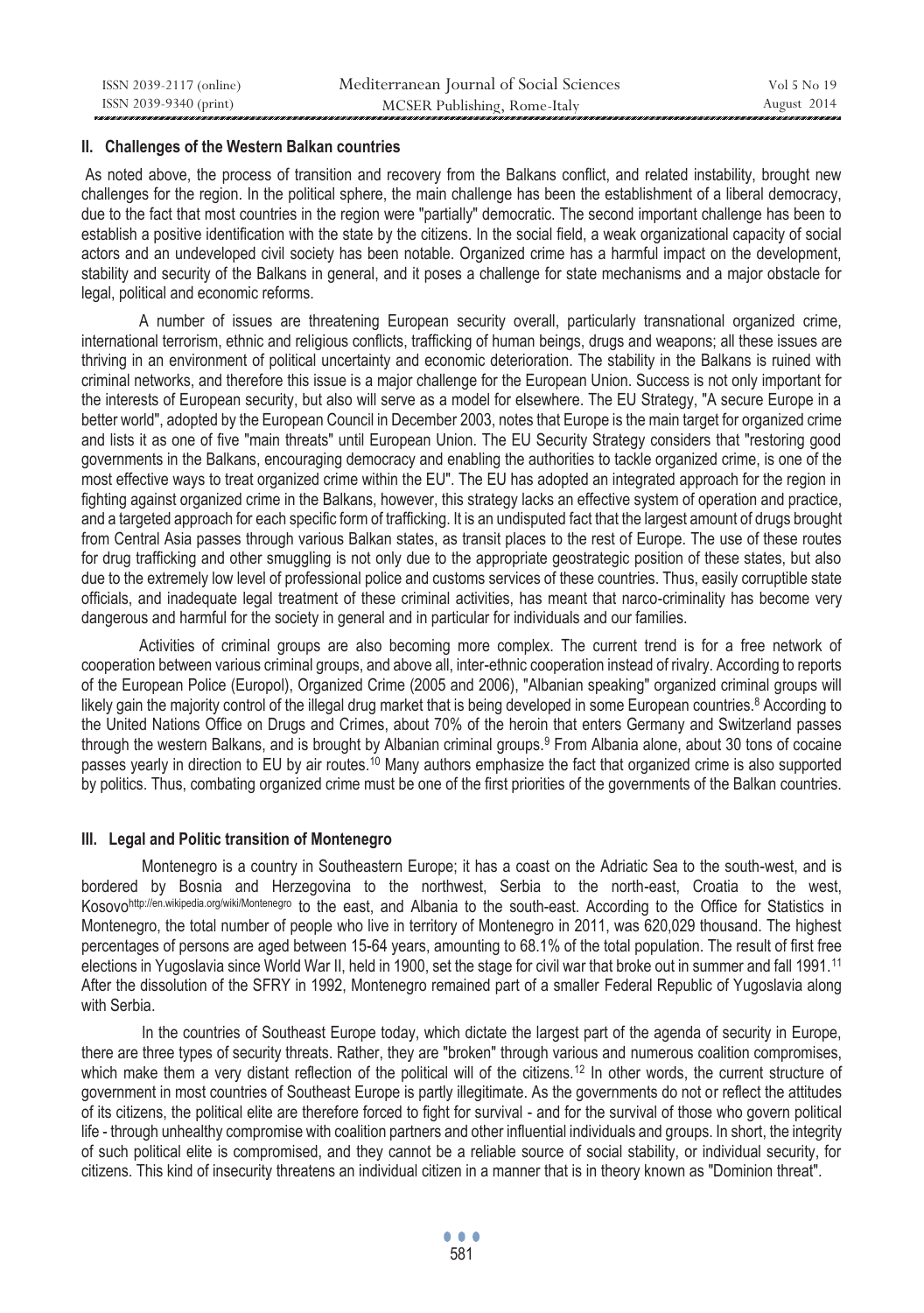| ISSN 2039-2117 (online) | Mediterranean Journal of Social Sciences | Vol 5 No 19 |
|-------------------------|------------------------------------------|-------------|
| ISSN 2039-9340 (print)  | MCSER Publishing, Rome-Italy             | August 2014 |

After eight years of independence, Montenegro is still undergoing transition within all institutions of government. However, a main focus has been on economic development and fighting crime, especially organized crime such drugs trafficking, human trafficking, money laundering etc. Among Western Balkan countries in particular Montenegro cannot be considered to have substantially more disaggregated crime overall, though the level of crime is increasingly being raised. However, the increased tendency for crime to be "dangerous" is clearly observed in reports published by Europol and Interpol. Until the announcement of an independent Montenegro through referendum, the country was known as "the exporter and importer" of stolen luxury cars in European countries, the USA, and Asia, as well as from countries of the Balkan Peninsula towards the countries of the Middle East.

All countries of the West Bank in particular Balkan countries which are detached from the clutches of the Yugoslav regime still rely on nepotism, support and funding of political parties by "dirty" businesses run by organized crime. Also, the situation when an affiliate of many law enforcement institutions, we involved the Yugoslav regime in criminal groups, paramilitary and military order lifting and reaching unbridled desires Yugoslav regime, especially from 1990 onwards has created a situation usually not because, first considered criminal groups must fight organized crime that are within about themselves within the state apparatus thereafter combat criminal groups that have nothing to do with the state apparatus, so exit from this abyss without moral accountability political, legal and political influential persons, and holders of the public institutions in Montenegro has led to an unstable situation for the fight against organized crime. In 2002 Serbian criminologist Dobrivoje Radovanovic reported that the infrastructure of criminal organizations, which was promoted intentionally by government authorities in the 1990s, remained intact:

"… it is true that the police have been largely responsible for the existence of organized crime in our country since 1992. The State Security [Service] to be precise. They invited prominent underworld bosses to be their associates in the battle for the Serbian national interests in Bosnia, Croatia, and other parts. The secret police was through them involved in the plundering, war crimes, and war profiteering. They enabled every prominent criminal to have a DB [Security Service] identity card. A consequence of that was the overlapping of the secret police, the underworld, and the police.13

## **IV. The concept of Organized Crime**

The definition of organized crime varies from agency to agency, from state to state. The joint plan of the European Union of 21st December 1998, has determined that in all member states, a 'criminal organization' will be called the organization that has a structure, consisting of two or more persons, designed to operate for a certain time and commit crimes for which the law provides a minimum of 4 years imprisonment or more severe punishments.

Organized crimes must be considered as crimes committed in criminal groups, and several conditions must be filled; of these, four key elements must exist:

- Collaboration of three or more persons;
- $\bullet$  Their criminal activity for a long time;
- Committing crimes with serious risks;
- $\bullet$  With the aim of gaining wealth;<sup>14</sup>

Organized crime has a proper organized structure, in which the interest of operations is focused on a relatively large number of criminal acts, starting from: trafficking of drugs, prostitution, money laundering, illegal privatization of public enterprises, threat, trafficking of weapons and ammunition, smuggling cigarettes, trafficking in stolen vehicles, robberies, kidnappings, trafficking in persons, art thefts, murders etc. Trafficking of drugs and human beings, as known, hold the first place in the profits made by criminal organizations.15 Violating the interest of criminal organizations that deal with trafficking of drugs causes violence and unimaginable consequences between criminal groups; typically, these groups are rivals to each other in terms of ownership of different markets to sell drugs.16 As can be seen, all countries in the region face many challenges. However, Montenegro is on its way to establishing rule of law, and fighting against criminal activities and basic causes of crime. Thus, for example, in April 2003, the government of the Republic of Montenegro adopted an 'Action Plan' for preventing drug addiction of children and youth in Montenegro, based upon coordinated acting of the Officials of the State Administration, Units of the Local Self-Governance, Associations, citizens, Legal and Physical Persons.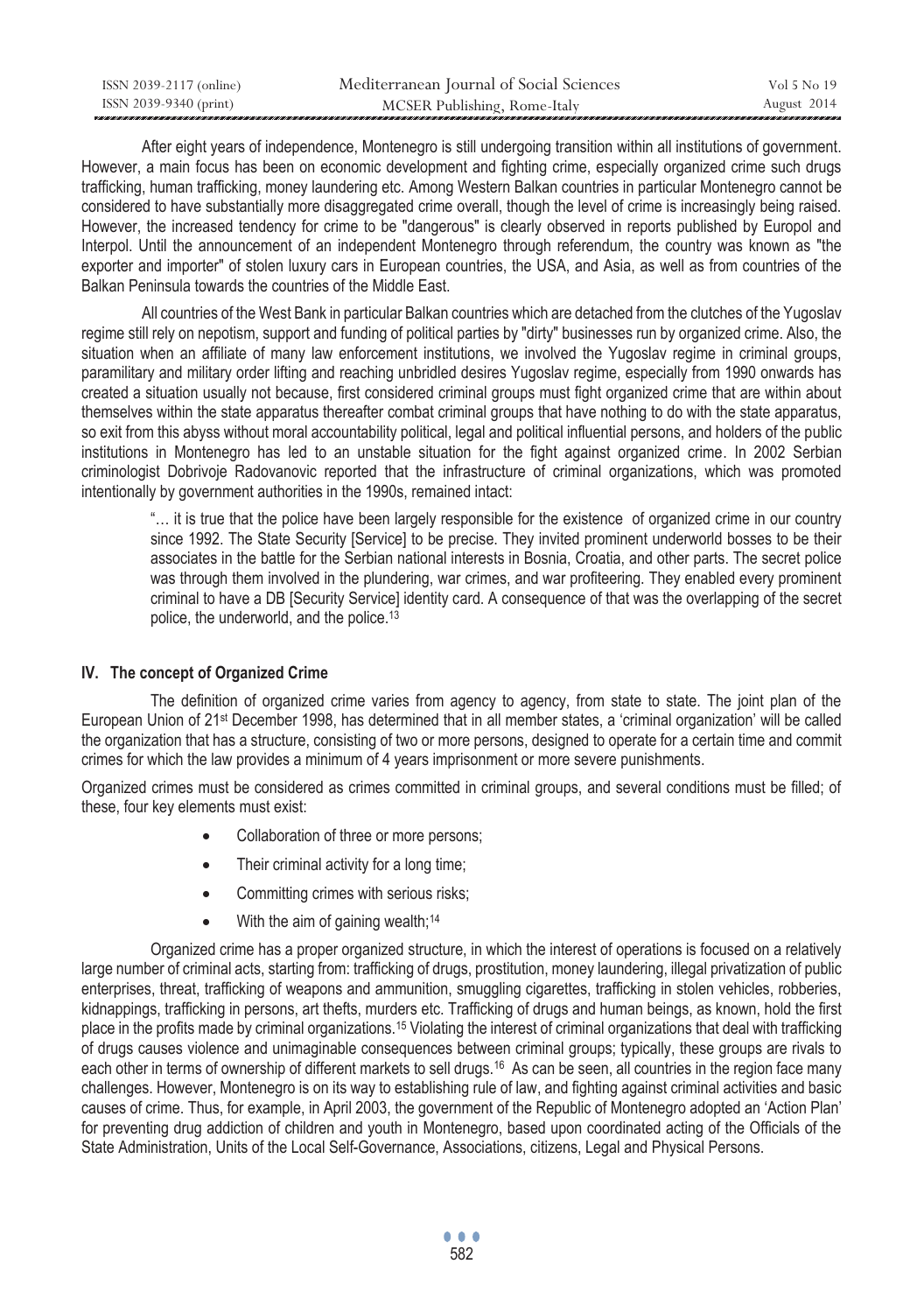| ISSN 2039-2117 (online) | Mediterranean Journal of Social Sciences | Vol 5 No 19 |
|-------------------------|------------------------------------------|-------------|
| ISSN 2039-9340 (print)  | MCSER Publishing, Rome-Italy             | August 2014 |

## **IV. A. Organized crime in the field of narco-criminality with special overview in Montenegro**

The existence of organized crime in Montenegro can currently be expressed only through the statistics of criminal offences with the elements of organized crime.<sup>17</sup> Organized crime is mainly invisible and often closely connected to the legal economy.18 Organized crime in Montenegro is similar like other parts of Europe, and the region is expanding its network into different types of trans crimes, including a large variety of criminal activities. As such, organized crime presents more and more a combination of low-risk and high-risk activities, by creating flexible international relations which can easily adopt and respond to the strategies of law enforcement. In addition, organized crime is exploiting legal economic activities in order to legitimize their criminal activities and applying high technology, especially for hiding and encrypting communications.19 The reports and analysis of the regional and international police organizations and other law enforcement agencies in the countries of the region, as well as the current practice of the Police of Montenegro, indicate that organized and serious crime is very difficult to detect. The collection of evidence is complex, especially in cases of transnational crime. Preventing and fighting serious and organized crime, therefore, receives a high priority on the political agenda, especially with the view to future accession to the EU, and the need to align the standard and practice for fighting organized crime, UN conventions, conventions and recommendations of the Council of Europe, directives and decisions of the EU framework, and responding to other international standards.<sup>20</sup> Smuggling and trafficking of narcotic drugs is the main activity of the organized crime in Montenegro. The most common types of drugs that are subject to the business of organized criminal groups are heroin, cocaine, and marijuana (cannabis). In relation to the estimated amounts of drugs smuggled by the OCG from Montenegro, it can be concluded that Montenegro is, to a lower extent, the final destination, but that it is mainly a transit zone. In some cases, it has only the role of a logistics base for the organization and implementation of the activities designed abroad.<sup>21</sup>

## **IV.A.1. The groups of Organized Crime in the field of Narco-Criminality in Montenegro**

According to specialists of the State Police and Intelligence Agencies, there are considered to be certain organized crime groups in Montenegro. The priority activity of these groups is trafficking of drugs. Indeed, the existence of these groups is logical, given that Montenegro represents an important link in Balkan road of transportation narcotics. If one considers the global map of narcotics trafficking, there are three main routes of trafficking from Africa or Asia involving the Balkans region. These routes are as follows:

**South Street:** Afghanistan → Pakistan / Iran → Turkey → Bulgaria → Kosovo, Republic of Macedonia, Albania or Montenegro  $\rightarrow$  Italy.

**Central Street:** Afghanistan → Pakistan / Iran → Turkey → Bulgaria → Republic of Macedonia, Montenegro, Serbia or Bosnia and Herzegovina → Slovenia or Croatia → Italy.

**North Street:** Afghanistan → Pakistan / Iran Turkey → Bulgaria Romania Hungary or Ukraine → Austria, Slovakia, Poland or Germany.22

Therefore, one of the most critical and important aspects to be examined in this research paper is the organizational structure of those criminal groups operating in the territory of Montenegro. According to a publication on the "Novinar Online" web portal, which has a publication date of 17.05.2007, Montenegrin police compiled a detailed list of all criminal groups in the country and abroad; it totaled 700 criminals. Whereas Serbia had the 'White Book' of organized crime, Montenegro has made the 'Blue Book' of Montenegrin mafia. The 'Blue Book' is printed in one copy only, and it is kept in the safe of the Staff Director of the Police. Last week, Veselin Veljović, Director of the Police, gave an insight into this just finished list to members of the Parliamentary Committee on Security. The 700 named criminals operating in Montenegro are involved in approximately eight organized criminal gangs - in Podgorica, Bar and Rozaje there are two gangs, and in Niksic and Berane, respectively, one.23

## **IV.A.1.1. Podgorički Klan 1**

In the capital of Montenegro there are a number of criminal groups. Among them, a group led by brothers Gjurasevic stands out in terms of organizational structure and financial power. This group "specializes" cross-border drug smuggling from other West Balkan countries. The group is occasionally engaged in weapons smuggling, and the activities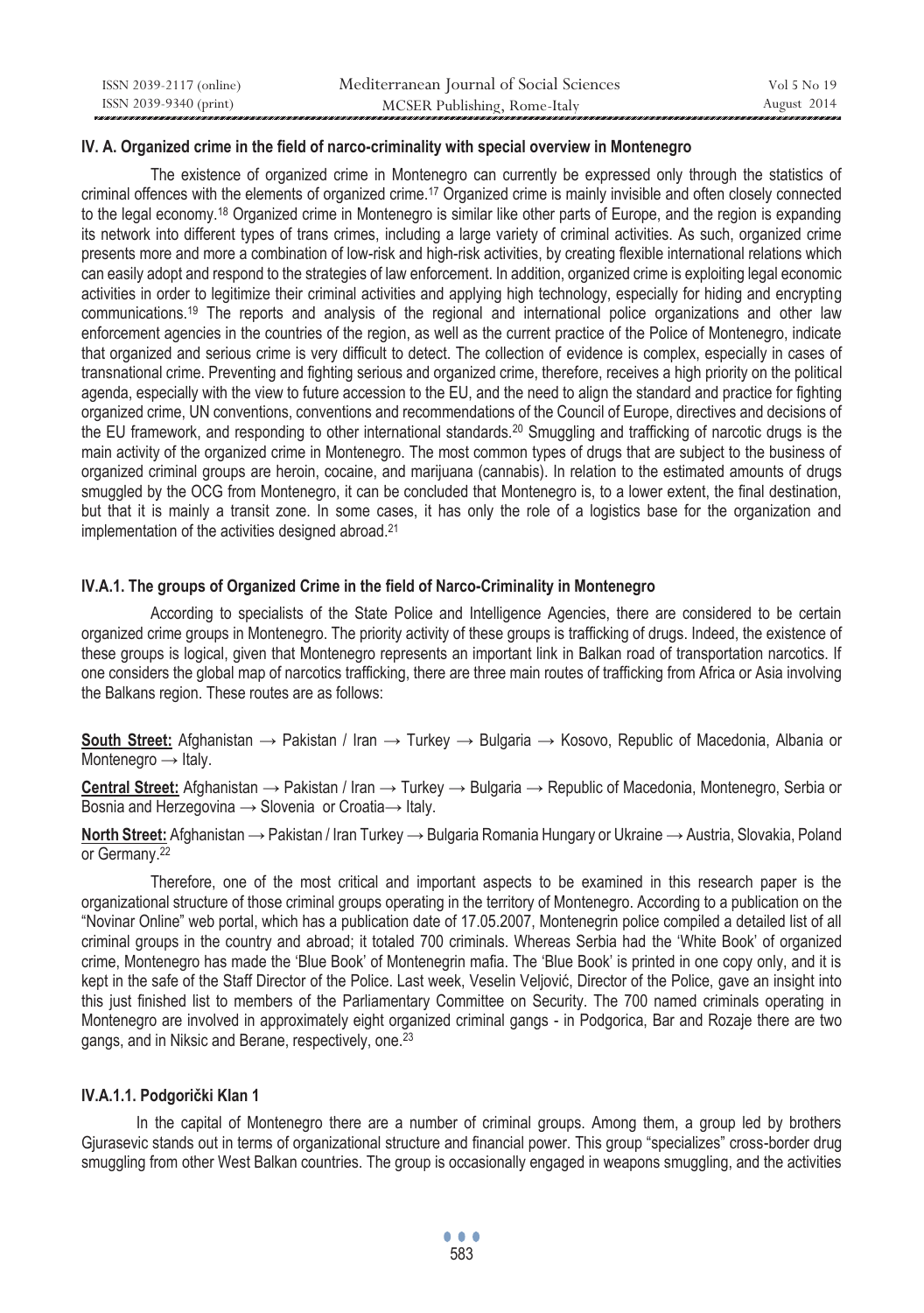| ISSN 2039-2117 (online) | Mediterranean Journal of Social Sciences | Vol 5 No 19 |
|-------------------------|------------------------------------------|-------------|
| ISSN 2039-9340 (print)  | MCSER Publishing, Rome-Italy             | August 2014 |

were expanded to include the smuggling of expensive cars from Montenegro to Albania and vice versa. They are connected with other organizations in Podgorica. Bar and Niksic, and Serbia and Croatia.<sup>24</sup>

## **IV.A.1.2. Podgorica Klan 2**

 Podgorica has the second criminal group managed by the brothers Dresaj. This group specializes in the smuggling of hard drugs from Albania to Montenegro. Organizationally linked, the brothers Gjurasevic together control the transit of narcotics through the territory of Montenegro and the former Yugoslav republics, achieving cooperation with other groups in Montenegro, Albania, Croatia, Bosnia and Kosovo.25 In a police operation called "Viper", which took place on 25 August last year, the brothers Dresaj, together with M. Gjurasevica and G. P. from Shkodra, were arrested for unauthorized production, possession and distribution of narcotics. 26

# **IV.A.1.3. Baran Klan**

 The Podgorica groups are closely linked to Baran, who, according to police, have recently taken over the Montenegrin underground. The Bar clan has a higher level of organization, and significant financial resources and logistics in the wider area of Montenegro, Belgrade and abroad.27

# **IV.A.1.4. Niksicki Klan**

 The Niksicka group, the so-called "Kvartasi", is involved with drugs smuggling, according to police sources, this group works with most of the Podgorica and Baran groups, and "colleagues" from the Serbian Republic. Also noteworthy is the "Rozaje group", in terms of connections with criminal structures in neighboring countries, as well as the financial power. This group is mainly engaged in the sale of heroin from Afghanistan and Turkey.28 The strength of these gangs, clans and individuals, according to the conclusions of the National Security Agency of Montenegro, means that they are linked not only with European and international mafia, but with parts of the political structure itself in Podgorica.<sup>29</sup> There is also the possibility that criminal structures associated with individuals from the Montenegrin state bodies and institutions could provide logistical support for their criminal activities. It should be borne in mind that such a phenomenon could have very serious consequences and significantly slow down the process of reform of the Montenegrin society.30

## **IV.A.2. Trend of narco-criminality in Montenegro**

In relation to the area of operations, the criminal activities of organized groups in Montenegro can be roughly divided into two main

forms:

- Smuggling through the territory of Montenegro and local drug distribution: where the organization and realization is connected to the territory of Montenegro.
- Transcontinental smuggling and smuggling through the Balkan route and distribution in the European countries: where the realization of the criminal activity is conducted relatively far away, but the organization, at least one part of it is conducted at the territory of Montenegro.<sup>31</sup>

Organized crime groups in Montenegro are involved in trafficking of certain types of drugs which generally reflect the special interests of those groups.

## **IV.A.2.1. Trafficking of Heroin**

Montenegro has major seaports and remote mountainous borders with Serbia, Bosnia and Herzegovina, Albania and Kosovo. Despite this, it is difficult to find evidence of large scale heroin trafficking in the country. The small volumes seized have declined since 2009 and average less than 10 kg per year.<sup>32</sup> Apart from a handful of exceptions, neighbors of Montenegro have not reported receiving even medium-sized shipments of heroin for further trafficking in recent years. This is supported by Montenegrin law enforcement, which reports that, "a decline in heroin business is observable" and adds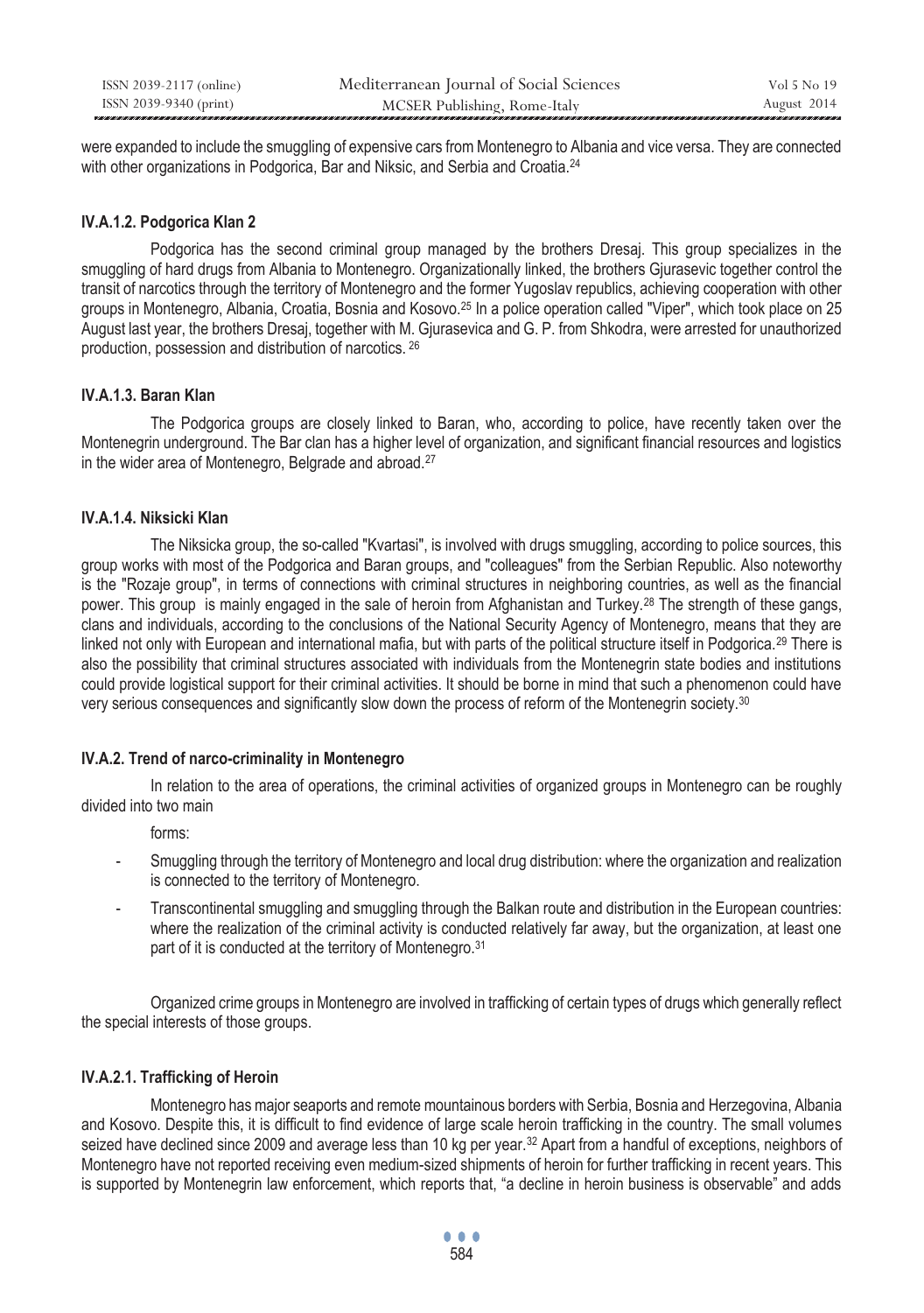| ISSN 2039-2117 (online) | Mediterranean Journal of Social Sciences | Vol 5 No 19 |
|-------------------------|------------------------------------------|-------------|
| ISSN 2039-9340 (print)  | MCSER Publishing, Rome-Italy             | August 2014 |

that, "[i]n the case of heroin it is quite characteristic to smuggle it in smaller packages ranging from 2 to 5 kilos. In contrast, cannabis shipments transported through the country and continuing northward are on the increase."<sup>33</sup>

Local organized criminal groups in Montenegro are likely to be bypassed and/or excluded from the land heroin route by the Albanian organized crime groups, unless they strengthen their "alliance" and offer favorable conditions for the transport of heroin through Montenegro, as compared to the competition in the region. The latest confiscations of heroin in Montenegro, by their quality and quantity, indicate that they were mainly intended for street sale, and not further smuggling to the EU countries. This is confirmed by smaller confiscations of heroin in the neighboring countries, whose transport was organized through Montenegro, suggesting that this channel is used less and less.<sup>34</sup> In Montenegro in 2011 there are 1, 283 heroin users, is big problem to have the exact number of the users of opiates or other drugs.  $35$ 

## **IV.A.2.2. Trafficking of Cocaine**

At a higher level, organized criminal groups from the Western Balkans have established operational bases in Latin America, maximizing their profits by sourcing cocaine directly from producers.<sup>36</sup> Groups from Serbia and Montenegro in particular have been involved in such trafficking activities, exploiting links and associations with Southern Cone countries in South America.37 Often, these groups do not traffic cocaine though South-Eastern Europe, but the proceeds may be laundered in the region. In recent years, Bulgarian, Serbian and Montenegrin sailors have often been implicated in cocaine trafficking from Latin America to the ports of Antwerp and Hamburg. The biggest damage Montenegro suffers is due to the criminal activities of cocaine smuggling, which is operated worldwide by several dozens of criminals originating from Montenegro, out of which a certain number are not Montenegrin citizens. In this way, organized criminal groups are increasing their financial power and influence. Because of the widespread network of contacts at key points, where criminals are originally from Montenegro engaged in organizing parts of cocaine smuggling and distribution, the consequences of a failed job, errors or fraud that occurred abroad, may result in violence against members of the group or close associates in the territory of Montenegro.38

According a publication in "The Guardian", which is web portal, "….Customs officers in Montenegro have seized 250kg of cocaine smuggled beneath a shipment of bananas, authorities described as the biggest drugs haul ever, the cocaine was worth about €12.5m (£10m) and was seized in the southern port of Bar, a well known transit route for South American drugs heading to Europe…".39

## **IV.A.2.3. Trafficking of Marijuana (Cannabis Sativa)**

According to the UNODC annual reports questionnaire Cannabis trafficked into Montenegro and Serbia comes from Albania and about half of this amount remains there, with the rest continuing on to Bosnia and Herzegovina and Croatia. Albanian cannabis is also trafficked to Italy and Greece. Cannabis production in the southern areas of Albania is believed to be destined almost exclusively for export to Italy. Albania as a country which is the direct neighbor of Montenegro, and as a producer, has the most negative impact that on the local market in Montenegro. Marijuana is present in sufficient quantities, at low prices and easily accessible to the younger generation, the highest-risk category for this type of drugs.40 Due to the relatively easy available "skunk" in the neighboring Albania and the possibility for quick profit gains in short period, the smuggling of these types of drugs through Montenegro became a criminal activity in which mostly new, and usually temporarily affiliated individuals, are included. Cannabis herb is said to be trafficked by road from Albania through the Former Yugoslav Republic of Macedonia and Bulgaria to Turkey. About 20 per cent of cannabis herb that is trafficked in Croatia is domestic in origin, with the balance being brought into the country from Bosnia and Herzegovina (about half of the total), Montenegro, Serbia and other countries.<sup>41</sup>

About half of this remains in Croatia, while the rest is sent on to Western Europe. All domestically produced cannabis is consumed in the country, however.42 In Montenegro, law enforcement seizures cannabis herb in 2011: 804 kilograms and in 2012: 1,022 kilograms.43

#### **IV.A.3. Drug use among the general population and young people**

Drug use among young people was fairly limited in Montenegro until approximately the end of the 20th century, and the social and health impact was similarly restricted. However, in the mid-1990s, drug use started to spread quickly (which was later than in neighboring countries), and by the start of the 21st century, the use of illicit psychoactive substances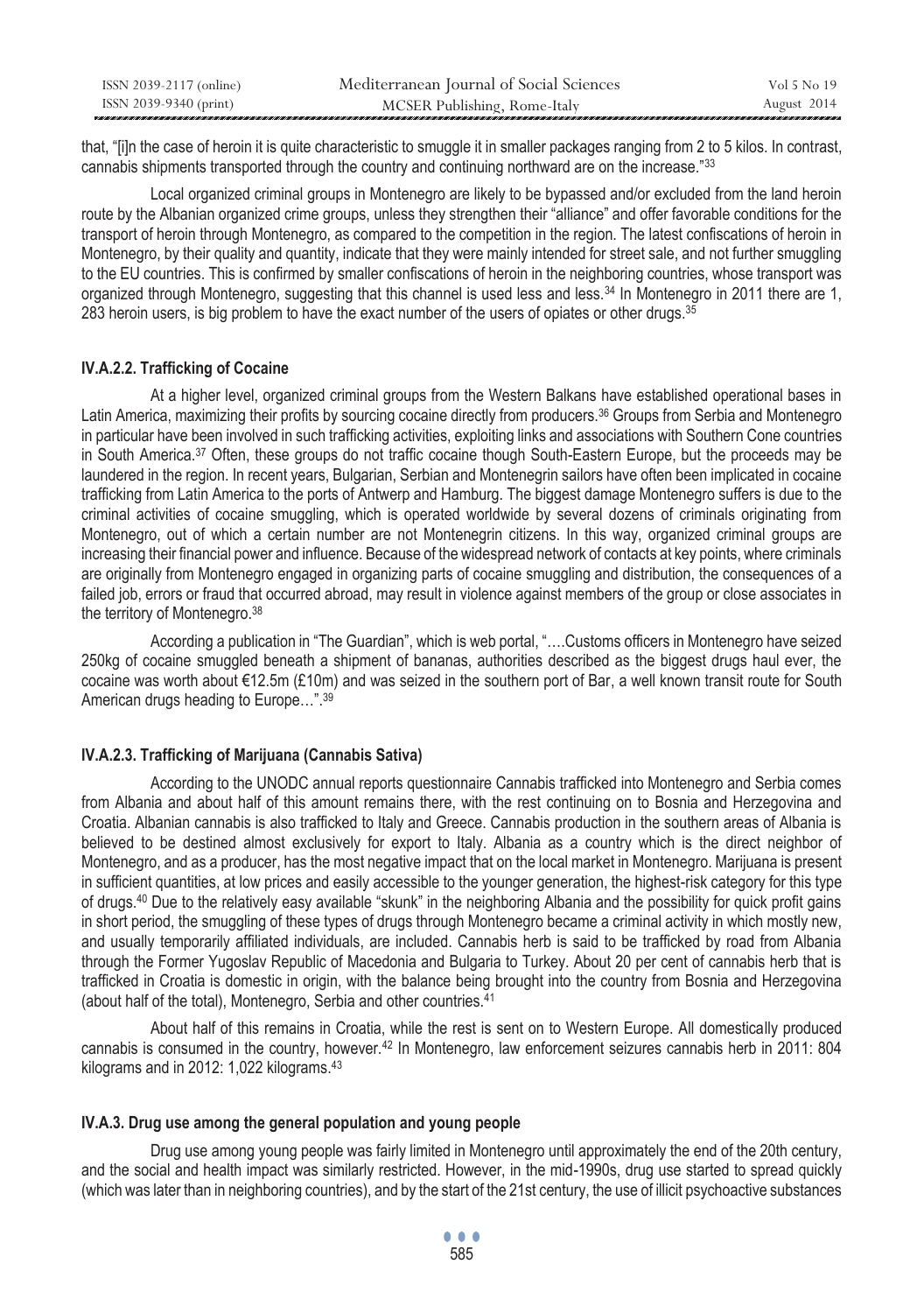| ISSN 2039-2117 (online) | Mediterranean Journal of Social Sciences | Vol 5 No 19 |
|-------------------------|------------------------------------------|-------------|
| ISSN 2039-9340 (print)  | MCSER Publishing, Rome-Italy             | August 2014 |

had become a significant public health issue. Surveys on drug use among the general population have not yet been conducted in Montenegro. Research conducted in 1999 by the Health Protection Bureau among a sample of 4 054 primary and secondary school students from across the whole of Montenegro revealed that 3.1 % of all participants had tried a drug in their lifetime — 0.4 % among primary school pupils (11–14 years old), and 6.7 % among secondary school pupils (14–18 years old).44

According to Ministry of Health for Montenegro, in 2004, the Public Health Institute of Montenegro conducted a national survey with a sample of 3 964 pupils from the fifth grade of primary school to the fourth grade of secondary school  $(11-18 \text{ years})$ . This corroborated an increase in drug use  $-5.8 \%$  of respondents had ever used a drug in their lifetime. more specifically 2.3 % of primary schools pupils and 10.1 % of secondary school students. Some 77.6 % of students who had experimented with drugs were from secondary school, with the highest percentage in the second grade (30.6 %). Most children first tried drugs in the upper classes of secondary school (third grade of secondary school 28.7 %, and fourth grade of secondary school 24.6 %), but 1.6 % of children first took drugs in the fifth grade of primary school. Drugs were most used in the southern region (4.7 %), somewhat less in the northern region (4.1 %), and least in the central region of the country (3.8 %).45

According to the European Monitoring Center for Drugs and Drugs Addiction, the European School Survey Project on Alcohol and Other Drugs (ESPAD survey) was implemented for the first time in Montenegro in 2008, by the Public Health Institute in cooperation with the Council for Information and Other Drugs (CAN) and with the European Monitoring Centre for Drugs and Drug Addiction (EMCDDA). The target population was students born in 1992. A complete population of first graders from all secondary schools was taken as the survey sample in Montenegro. The final sample size comprised 7 557 students. Results of the survey showed that, excluding alcohol and tobacco, the most frequently used (illegal) psychoactive substances were marijuana and inhalants (life time prevalence of 4 % each), followed by tranquillizers/sedatives.46 Estimates of problem drug use, defined as 'injecting drug use or long-duration/regular use of opioids, cocaine and/or amphetamines' relevant for the whole country are not available. Very limited information is available in Montenegro on the research study among injecting drug users conducted in 2005/2006 that attempted to estimate the number of injecting drug users in Podgorica (Simic et al., n.d.). The research was financed by the UK Department for International Development, and implemented by the Imperial College in cooperation with the United Nations Development Plan (UNDP) Serbia and Montenegro, the Public Health Institute of Montenegro, and the NGO Juventas.47

According to the available results, the crude estimate of the capture–recapture study was 950 injecting drug users (95 % CI 675–1 455) in Podgorica. The under-reporting and the misclassification of identifiers produced unrealistic sparse overlaps among the three sources, so crude estimates were inflated. According to the estimates based on validated and adjusted counts, the number of injecting drug users was 660 (95 % CI 520–909) in Podgorica, 0.7 % of the 15- to 49 year-old population. It should be noted that the police data contained a larger percentage of women than the other two sources based on voluntary participation (20 % in the police versus 7 % in the survey and 4 % in the drug treatment data).<sup>48</sup>

According in the annual report of Internal Ministry of Montenegro, in 2002, there was total number of 6950 criminal charges submitted against 5542 persons. Within the field of combating against narcotics, 305 criminal offences were registered (223 illegal manufacturing and trafficking with narcotocs – Article 245 of previously valid KZ of SJ and 82 enabling to use narcotics – Article 246 of previously valid KZ of SRJ).1.741.487,05 gr of narcotics were confiscated.

In the year 2003, 295 criminal offences were detected concerning narcotics, namely: 207 criminal offences of illegal manufacturing and trafficking with narcotics and 88 criminal offences of enabling the use of narcotics.<sup>49</sup> Criminal charges were submitted to the competent Prosecutors against 276 persons; from these persons 875.336,6 g of narcotics were confiscated, out of which most was marijuana (862.500,49 g.) and heroin (12.210,11). In the Year 2003, the increased use and presence of heroin was noticable, and confirmed by confiscated quantity.<sup>50</sup>

According in the annual report of Internal Ministry of Montenegro, in 2007, there were 491 illicit drug seizures, totaling 289.2 kilograms. In 2008, there were 390 seizures, totaling 353.3 kilograms (an increase of 24 % in the quantity of drug seized). An increase can be observed in the seized amounts of marijuana (19.8 %), heroin (90 %) and cocaine (19.9 %), of the total number of suspects reported to the Prosecutor's Office and those against whom criminal charges were brought for criminal acts under the jurisdiction of the Higher State Prosecutor, the ratio of people against whom criminal proceedings were started for criminal acts related to drugs is over 60 %. As regards individuals imprisoned for drug law offences, data from the Institute for the Execution of Criminal Sanctions Podgorica indicate that the trend is for a constant increase in the number of convictions between 1995 and 2008. With the exception of 2002, this figure rose constantly and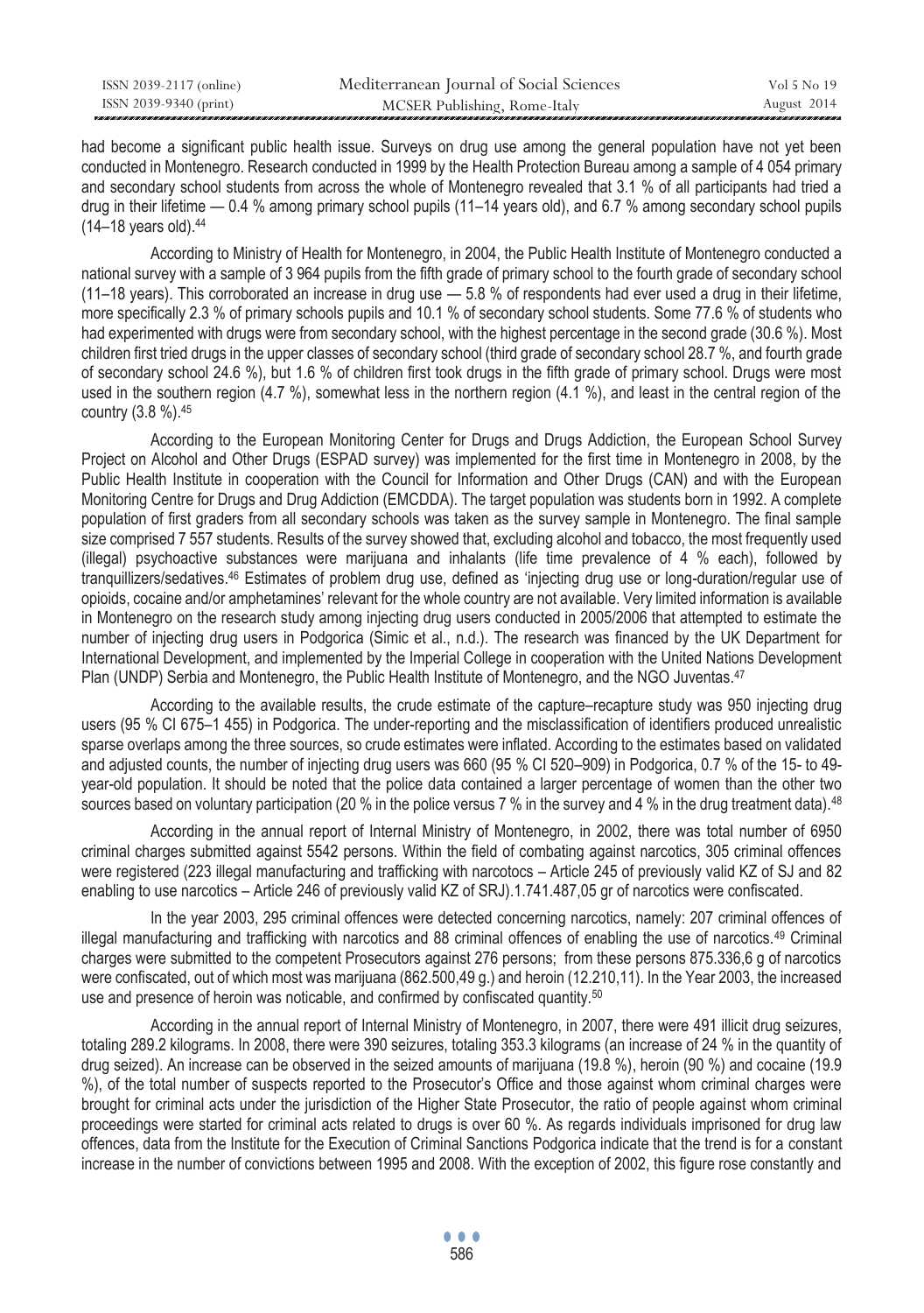| ISSN 2039-2117 (online) | Mediterranean Journal of Social Sciences | Vol 5 No 19 |
|-------------------------|------------------------------------------|-------------|
| ISSN 2039-9340 (print)  | MCSER Publishing, Rome-Italy             | August 2014 |

it stabilised at approximately one quarter of the total number of people sentenced, while in 2007 it reached almost one third, and in 2008 the proportion was even higher.

In 2010, the total number of reported offences was 10 033, of which 262 were reported for offences under Article 300 and Article 301 of the Criminal Code. Requests for the investigation were initiated against 2 923 persons, of which 259 for the offences from Article 300 and Article 301 of the Criminal Code. Some 5 588 persons were convicted, of which 272 persons were convicted under the Article 300 and Article 301. Judicial decisions have been made against 7 014 persons, of which 343 for the offences under Article 300 and Article 301 of the Criminal Code.51

#### **IV.A.4. Legal framework in Montenegro that regulates the fight against narco-criminality**

Criminal offences related to the production and trafficking of narcotic drugs are stipulated by the Penal Code of Montenegro, in Chapter XXIV— Criminal Acts against Human Health (which indicates that the protective object of all forms of criminal deeds in this chapter is human health) (Official Gazette of Montenegro, No 70/03 No 70/2003, dated 25 December 2003). There are two statutory criminal acts related to drug abuse in the Penal Code of Montenegro: unauthorized production, keeping and trafficking of narcotic drugs (Article 300), and facilitation of consumption of narcotic drugs (Article 301).

Amendments to the Penal Code (Official Gazette of Montenegro, No 25/2010 dated 5 May 2010) are laid down in Article 300 of the Penal Code. This article contains seven paragraphs. Article 300 stipulates that 'Anyone who unlawfully produces, processes, sells or offers for sale, or who for the purpose of selling buys, keeps or transports or mediates in the selling or buying, or in some other way unlawfully releases for circulation the substances or preparations pronounced to be narcotics, shall be punished by an imprisonment sentence of two to ten years'. Personal drug use is not sanctioned by the Penal code of Montenegro, nor is drug possession for personal consumption. In the frames of description of criminal acts related to drug misuse, the Penal Code of Montenegro does not classify individual drugs.

In 2009, the Parliament of Montenegro adopted the Law on Precursors for Narcotic Drugs (Official Gazette of Montenegro No 83/09). This Law is aimed at monitoring and control of manufacturing and placing on the market of substances which can be used in the manufacture of narcotic drugs and psychotropic substances in order to discourage their diversion or use for illicit purposes, as well as to protect people's lives and health and environment from harmful effects of precursors.

In  $3<sup>rd</sup>$  of June 2011, The President of Montenegro, decree on proclaiming the law about preventing drugs abuse. This Law set out the measures for preventing the use of illicit drugs and for dealing with users of illicit drugs. The measures cover informational, medical, educational and consulting activities, medical treatment, measures for rehabilitation, social security services and programs for the resolution of social problems related to the use of illicit drugs and monitoring of the consumption of illicit drugs which will be carried out by the competent ministries.

Montenegro has both a national drug strategy and an action plan for implementation of the strategy. The Government of Montenegro, adopted the following documents: the National Strategic Response to Drugs 2013–2020 and, as its integral part, the Action Plan 2013/2016 for Implementation of the Strategy. The strategy represents a continuation of previously completed work in the field of drugs in Montenegro. The objectives of the national strategy are both general and specific.

## **IV.A.5. National, Regional and International obligation of acting for Montenegro**

The war of fighting an organized crime, need more national, regional and international obligation of acting to win betel against smugglers and drugs in general. Montenegro has international obligations to respond and in below they are some conventions, regulation:

- Unique Convention on Narcotics, from 1 August 1961, amended by Protocol, from 25 March 1972;
- Convention on Psychotropic Substances, from 21 February 1971;
- European Convention on Fighting Against Terrorism, from 27 January 1997;
- Convention on Protection of Human Rights and Fundamental Freedoms, from 4 December 1950 and belonging Protocol.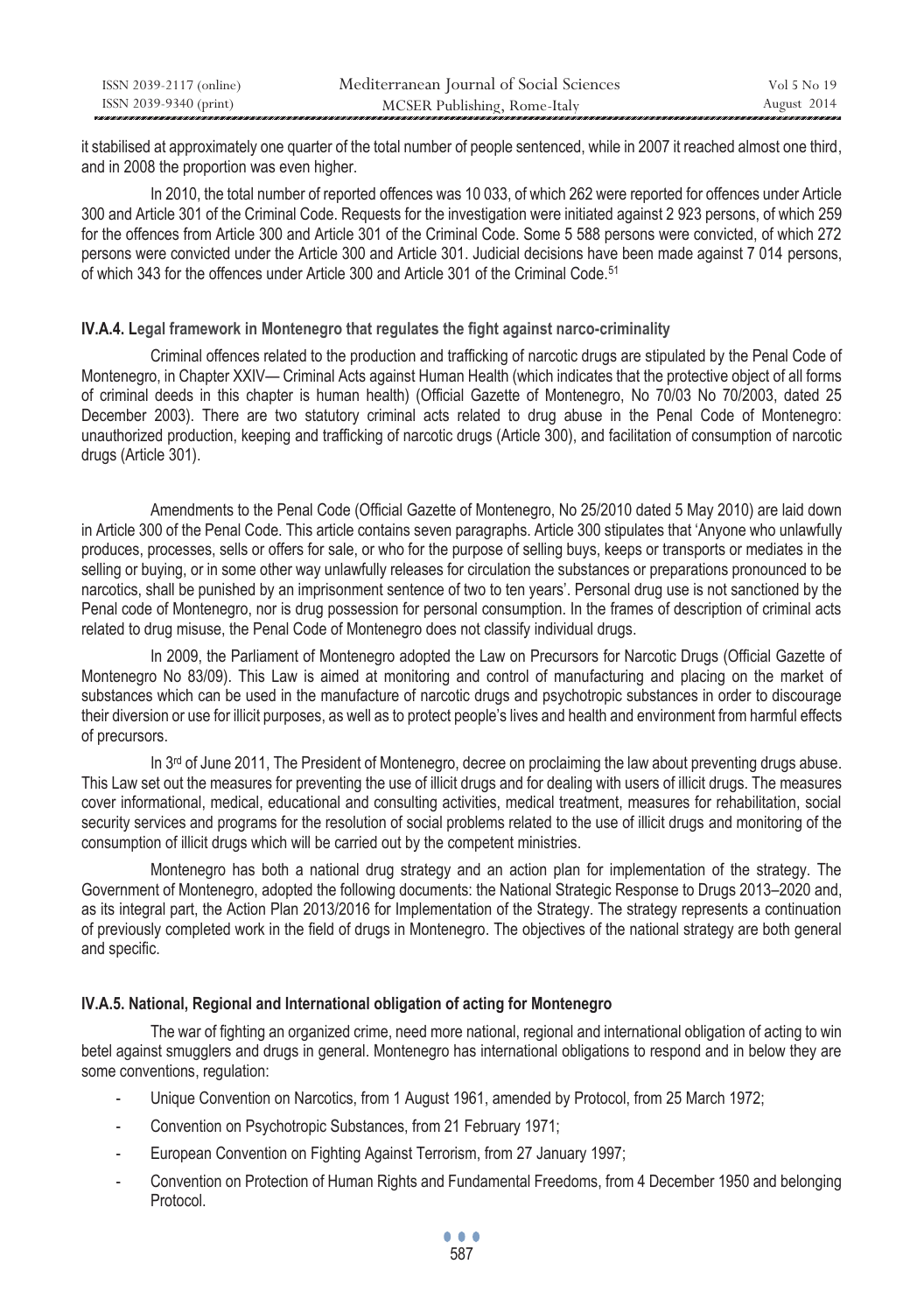- Convention on Laundry, Following, Depriving and Confiscation of Incomes from Criminal Offences, from 8 November 1990;
- International Convention on Combating Financing of Terrorism, from 9 December 1999;
- Roman Statute of the International Criminal Court.
- Convention of UN on Fighting against Illegal Trafficking with Narcotics and Psychotropic Substances, from 20 December 1988;
- Declaration on Intention on Legal Definition of Victims of Trafficking with Human Beings, elaborated in Tirana on 11 December 2002 within the frame of Stability Pact for SE Europe, which among others contains :
- Anti-Trafficking Declaration of SE Europe signed in Palermo on 13. December 2000;
- Protocol of UN for Preventing, Combating and Punishing of trafficking with human beings, especially Women and Children, as Supplement to the Convention of UN for fighting against Transnational Organized Crime (15 November 2000), which obliges participant Countries to "examine introducing of legal and other appropriate measures", which would enable trafficked persons "to stay at their territory, temporary or permanently, in appropriate cases";
- Trafficking with Women with the Aim of Sexual Exploitation (26 April 1997), which recommends establishing of privileged residence status for trafficking victims during the criminal proceedings.
- Decision Nr.1 of Council of Ministers of OESCE on increasing efforts of OSCE in fighting against trafficking with human beings (28 November 2000) to " examine introducing of legal and other measures, like shelters, which would allow victims to stay at their territories, temporary or permanently, in appropriate cases";
- Hague Ministerial Declaration on European Directives for Effective Measures for Preventing and Fighting against;
- Recommendations of EC R (2000) 11 for Action Against Trafficking with Human Beings with the Aim of Their Sexual Exploitation (19 May 2000), which invites all member Countries to assign to the victims " temporary residence status in the Country in which they are…in order to allow them to be witnesses in the Court proceedings against accused", also in order to provide victims with on time social and medical care;

Priorities for implementing of National, Regional and International obligations are:

- Developing of operative mechanisms based upon EU (SAP) standards;
- Cooperating among States aiming organizing of joint operations against organized crime and exchange of information;
- Harmonization of legislation according to JHA standards;
- Active participation in all activities within the frame of anti-corruption initiative of Stability Pact (SPAI);
- Institutional capacities of Montenegro in fighting against organized crime;
- Implementation of obligations coming out from the membership in EC (PACO and GRECO);
- Intensifying of the cooperation among competent officials in order to estimate actual situation regarding legislative and
- Providing of technical and financial support.

## **IV.A.6. Conclusions and Recommendations**

 During the analysis, and research of this paper have reached the conclusions and recommendations which first of all will be able to serve others, as a reference point for research and scientific studies regarding the issue challenges the Western Balkan countries in terms of Organized Crime in the field of narco-criminality. Therefore, we present the following conclusions and recommendations: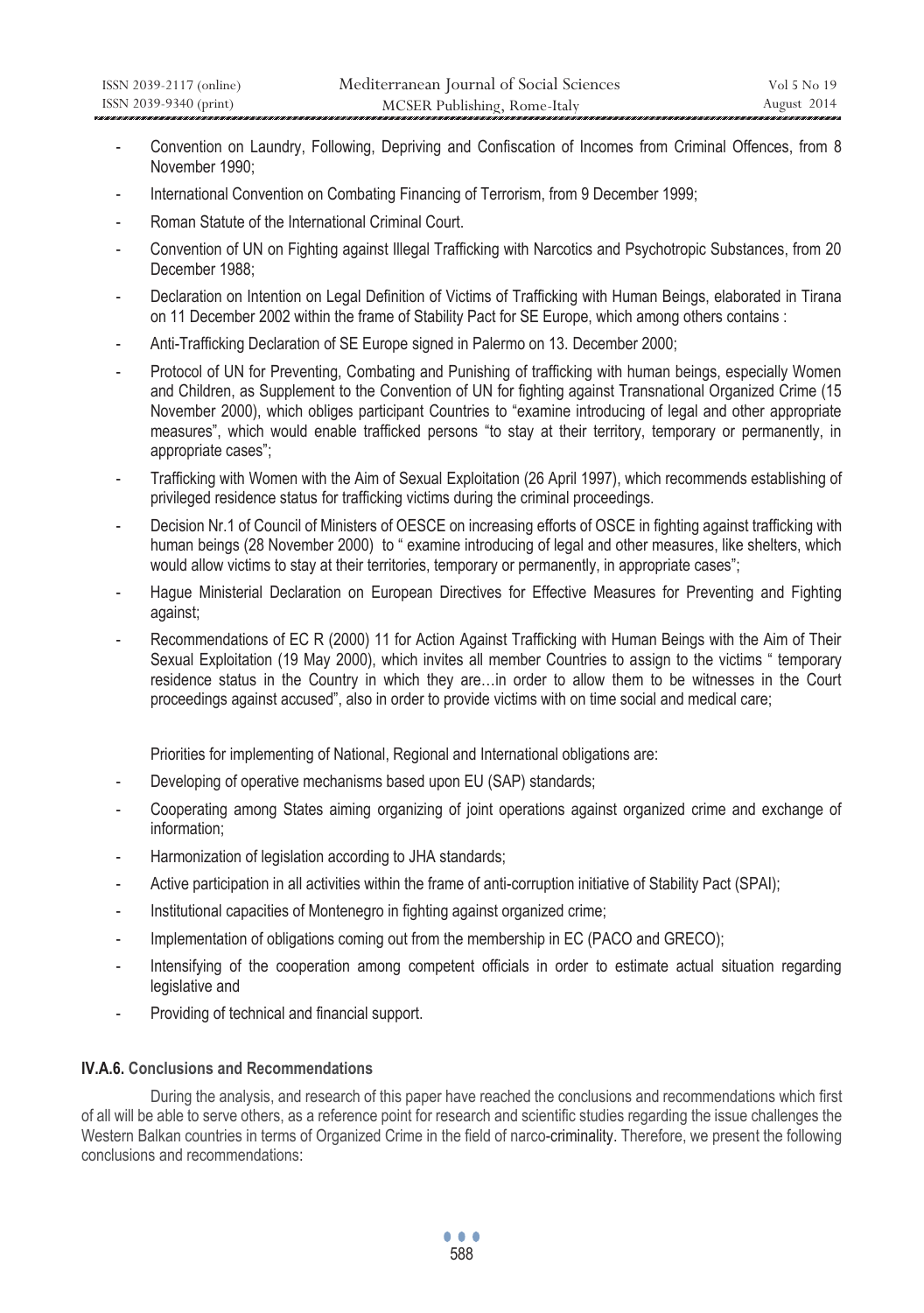xWestern Balkan countries all over present transit route for narcotics mainly heroin from Central Asia in terms of Western European countries.

xThe experience of the communist system, the economic situation and in most cases the emergence of Western Balkan countries by conflict or war developed has led to the creation of criminal groups dealing with organized crime. Each entity in the Western Balkans plays a key role in the trafficking of narcotics or psychotropic substances.

• The main reason for the high level of organized crime in the Western Balkans after researching and analyzing the factors, also presented a high level of corruption in law enforcement agencies not excluding Courts Prosecutor and state level.

•Different countries are taking every possible measure for preventing and combating narco-criminality by making available the large financial funds and numerous tools to prevent this phenomenon, capturing and bringing the traffickers accountable.

xExchange of experiences and training of law enforcement regarding narco-criminality and the fight against organized crime in general.

xStrengthening border control from the Western Balkan countries and co-operation may represent one of the most important activities to combat narco-criminality.

xDesign and create a strategy within the Western Balkan countries with the aim of unifying all law enforcement agencies for information exchange and joint fight against narco-criminality.

xCreating a regional center which will include all the Balkan countries in order profiling of organized crime groups and the establishment of joint investigation teams.

xestablished institutions and adopted Laws, according to European standards, in order that Police work gets support by the appropriate Judiciary System;

• implemented the Anti-Corruption Strategy (cooperation with public and implementing of Anti-Corruption Laws);

xstrengthened capacities of financial investigation, control of " money laundry" and seizing and confiscating of incomes earned on criminal way;

xprovided that Officials of the State Administration possess practical and technical means for fighting against single criminals and organized criminal groups;

xProvided that these measures could be additionally strengthened by better cooperation, exchange of information and coordination within each of countries;

xProvided for public support in fighting against crime on such a way that it will be encouraged the clear message to the public on the need for combating crime.

xCombating and detecting of corruption and organized crime are attained not only by detecting, sentencing and punishing of perpetuators of these criminal offences, although that is one of key elements not only for combating of organized crime, but for stabilizing of legal system, generally. First of all, it is necessary to undertake measures for introducing of European Standards for fighting against organized crime

xImproving of conditions for the work of Judiciary and stabilization of Judiciary System, as well as equipping and introduction of the modern Information System.

xPermanent education, especially in the fields regarding the possibilities of criminal prosecuting of corruption which should have to be connected with influencing onto professional awareness and ethics of judges in order to achieve the higher level of awareness on its danger and harmfulness, as necessary prerequisite for effective work.

xApplying of Judges' Ethic Code, as qualitative basis for establishing of professional criteria etc.

## **Bibliography**

 Aleksandar F., (Februar 2004), Organizovani Kriminal i obrisi nove structure Bezbednosti u Evropi (Izvorni naučni rad), Vol. LVI, br. 1.

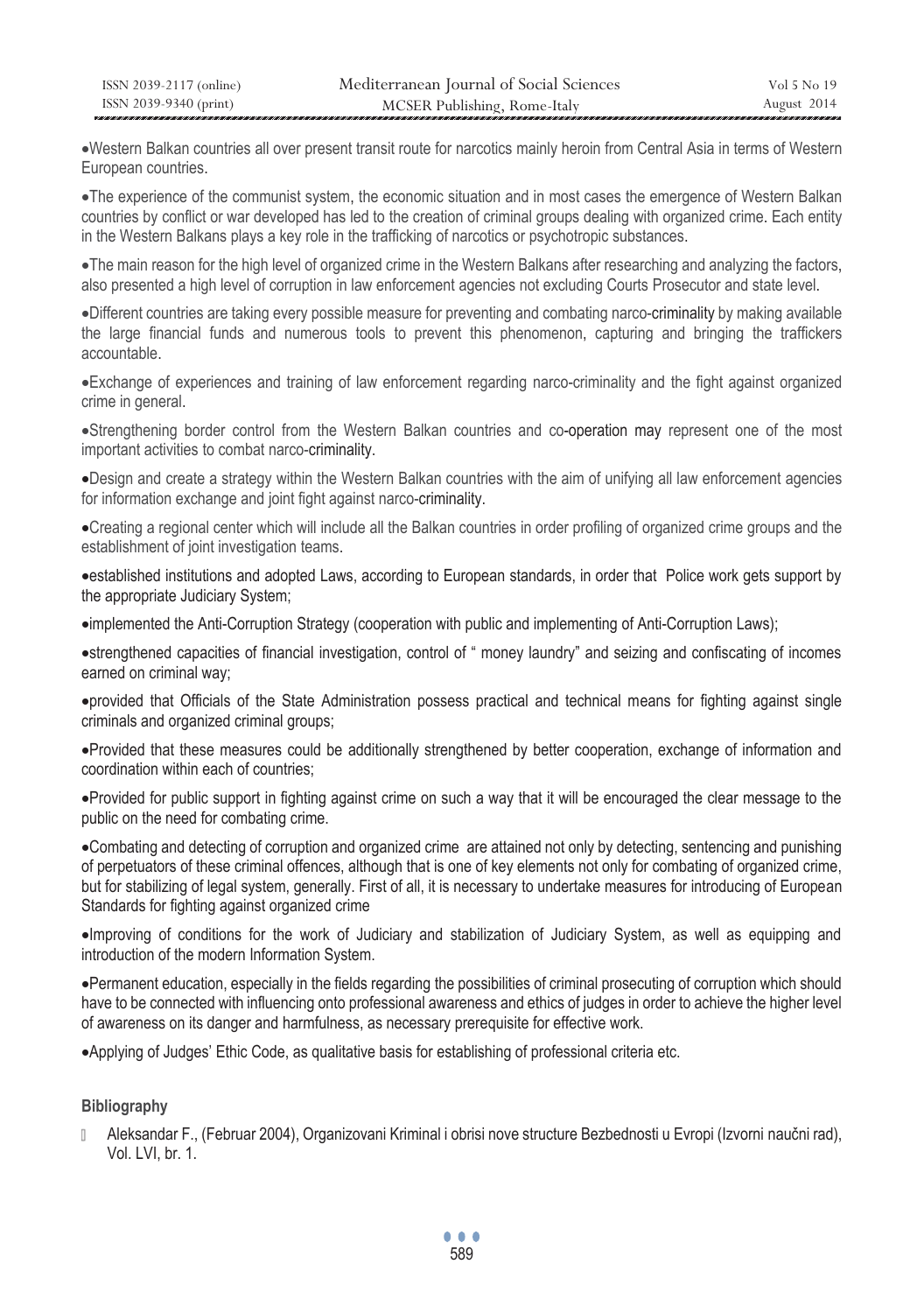- Balkan Forum, (17-18 June, 2004), Rethinking the Balkans: Incongruities of State and Nation Building, Regional Stabilisation and European Integration, Discussion paper final version, Bertelsmann Foundation and Center for Applied Policy Research, Berlin.
- Centre for Policy Studies, (2003), In Search of Responsive Government, State Building and Economic Growth in the Balkans, Centre for Policy Studies, CEU (Central European University), Budapest.
- D Council of Europe, (2001) Organized Crime Situation Report. Also in: www.coe.int/t/e/legal\_affairs/legal.
- Council of the European Union, November 2012, Report to the Mini-Dublin Group by the Hungarian Regional Chair of the Dublin Group, Regional report on Western Balkans,also in: www.parlament.gv.at/PAKT/EU/XXIV/EU/09/66/.
- **Commission of the European Communities, (2009), Progress Report.**
- Demetropoulou., Leeda, (November 2002) Europe and the Balkans: Membership Aspiration, EU Involvement and Europeanization Capacity in South Eastern Europe, Southeast European Politics, vol. III, no. 2-3.
- D European Union, (2003), Organized Crime Report, EUROPOL, Public Version.
- D European Union, (2005), Organized Crime Report, EUROPOL, Public Version.
- Europian Monitoring Center for Drugs and Drugs Addiction, also in: http://www.emcdda.europa.eu.
- D Europol, OCTA, 2011.
- Giusto, Sciachitano, (2007), Tiparet Strukturore dhe forma të shfaqjes së krimit të organizuar Transnacional, Tiranë.
- Latifi, Vesel, (2009), Kriminalistika, Prishtinë.
- $\parallel$  Laušević, D., Mugoša, B. and Lialjević, A. (1999), Research into attitudes and behaviour of school children and young people on addiction diseases, sexuality and nutrition in the Republic of Montenegro, Health Protection Bureau Podgorica,
- Los Angelos Taimes, (June, 2011).
- Lucio, Di., Pietro, (2007), "Mafiet e reja". Struktura dhe format e shfaqjes së krimit të organizuar transnacional: analizë e përvojës gjyqësore Italiane", Tiranë.
- Lucia Montanaro-Jankovski, (October, 2005), Good cops, bad mobs? EU policies to fight trans-national organized crime in the Western Balkans, European Policy Center (EPC), Issue Paper No. 40.
- Milosavljević, Bogoljub, (2003), Reforme obevaštajno-bezbednosnih službi: slucaj Srbije (Translation: "Reform of the Secret-Security Services"), in: Hadžić, Miroslav (ed), Reforma sektora bezbednosti (Translation "Reform of the Security Sector"), G 17 Institut i Centar za civilno-vojne odnose, Beograd, pp. 55-62; Milosavljević, Bogoljub and Aleksandar Resanović, Državno nasilje nad građanima u Jugoslaviji (Translation: "State Violence Directed at the Inhabitants of Yugoslavia"), Centar za antiratnu akciju, Beograd, 2001, at p. 50. Available online at: http://www.caa.org.yu/index.php?page\_id=23, shikuar me datë 14/04/2014.
- Ministry of Health of Montenegro, Strategy of Montenegro for the Prevention of Drug Abuse 2013-2020, Estimated number of heroin users in 2011.
- Mugoša, B., Đurišić ,T. and Golubović, L. (2008), ESPAD European school survey project on tobacco, alcohol and drugs: National report, Montenegro, Public Health Institute, Podgorica.
- Mugoša, B. (2009), 'Epidemiological study on drug use among school children in the Republic of Montenegro', Ph.D. dissertation, Faculty of Medicine of Kragujevac University, Kragujevac.
- Program of Fighting against Corruption and Organized Crime, (May 2005), Republic of Montenegro Ministry of Interior.
- Radovanovik, Tamara, (2012), Nga "ballkanizmi" në "europianizimin" e shteteve të Ballkanit Perëndimor, Çështje Europiane dhe të Sigurisë 23, Instituti për Demokraci dhe Ndërmjetësim, Tiranë.
- Raporti i CEO, (2005), Krimi i Organizuar përmban kërcenim për demokracinë Evropiane.
- **B** Raport Informues për Media, Policia e Kosovës, 2011.